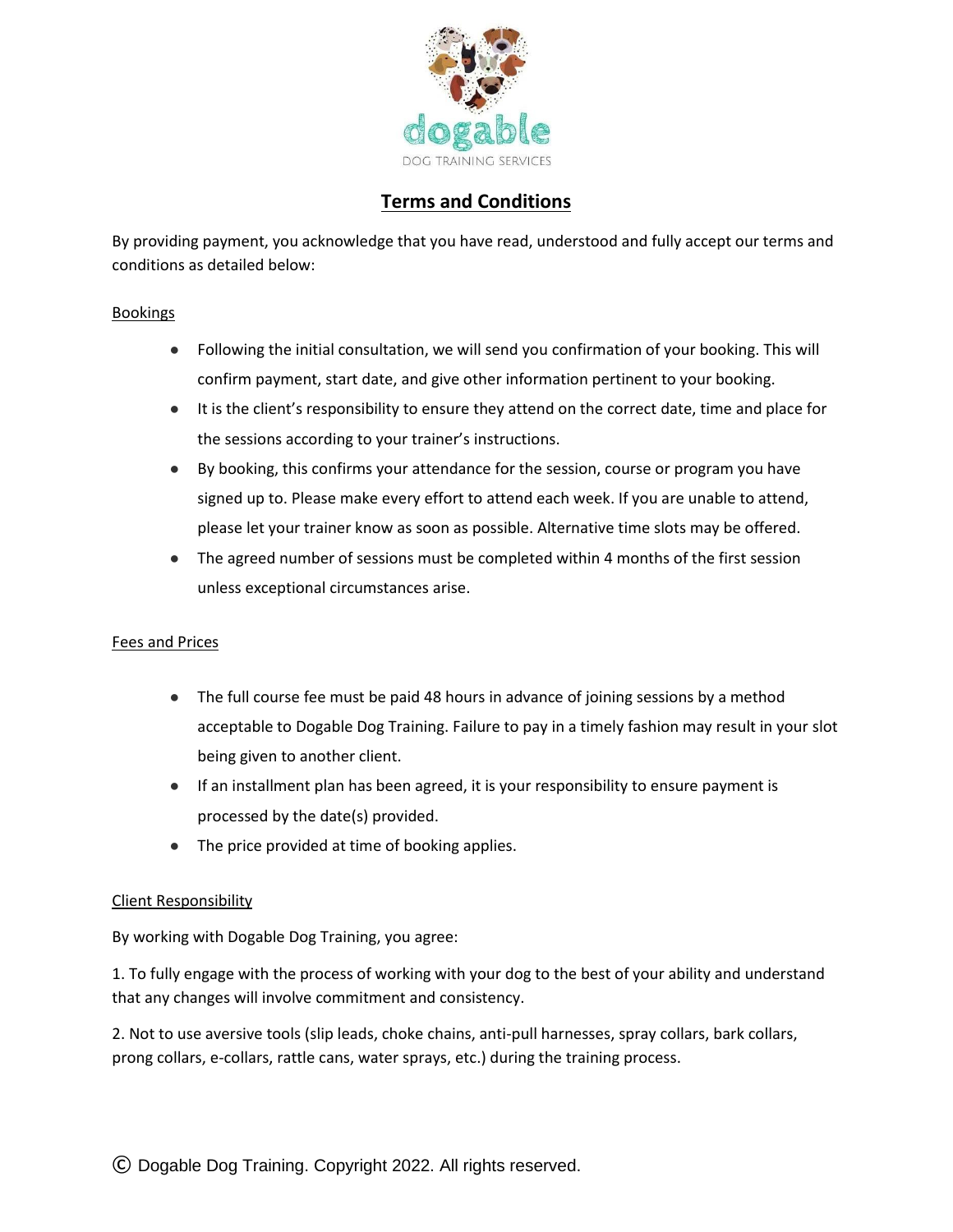3. Not to seek advice from another trainer or behaviour consultant whilst you are working with Dogable Dog Training, unless explicitly referred to do so.

4. To be open and honest in providing information.

5. To ask for clarification if anything explained to you is unclear.

6. Have an open mind with regard to potential solutions, changes and strategies.

7. Dogable Dog Training will not be held liable for any aggressive behaviour or incidents involving injury during or following the training program.

#### Online Sessions

If you are attending online training classes, it is important that you ensure your technology and internet connection are sufficient for you to be able to attend. If your technology fails during a session, it may be possible to reschedule later that day, but this would be subject to the trainer's availability and cannot be guaranteed. If the trainer's technology fails and they are unable to run a session, it will be rescheduled to the next suitable availability. Virtual training sessions may be recorded and these recordings retained for a minimum of 36 months, as requested by Protectivity insurance. You will be informed if recording is taking place.

#### Refunds and Cancellations:

- Refunds may not be given for any cancellations unless a session, course or program is cancelled at minimum 14 days prior to the start date (as per the Consumer Rights Act 2015). We may be able to transfer or defer your service to another date, but this is at the discretion of Dogable Dog Training. Failure to notify us of a cancellation within this time frame will result in no refund.
- Failure to attend a session, course or program that you have booked a place on, but not yet paid for, will result in a request for full payment which you agree to be liable for.
- When working outside, there will be no refund for cancellations due to lack of vaccination for your puppy, unless we are notified 14 days in advance of the course commencing. It is your responsibility to have your puppy fully vaccinated and health warranted.
- There will be no partial refunds for missed sessions. All other cancellation and refund requests are at the discretion of Dogable Dog Training and dependent on individual circumstances. Any missed sessions will always be rescheduled at the next availability.
- If you are an in-person client and become unwell, we can move your physical session to a virtual session – if this is suitable.